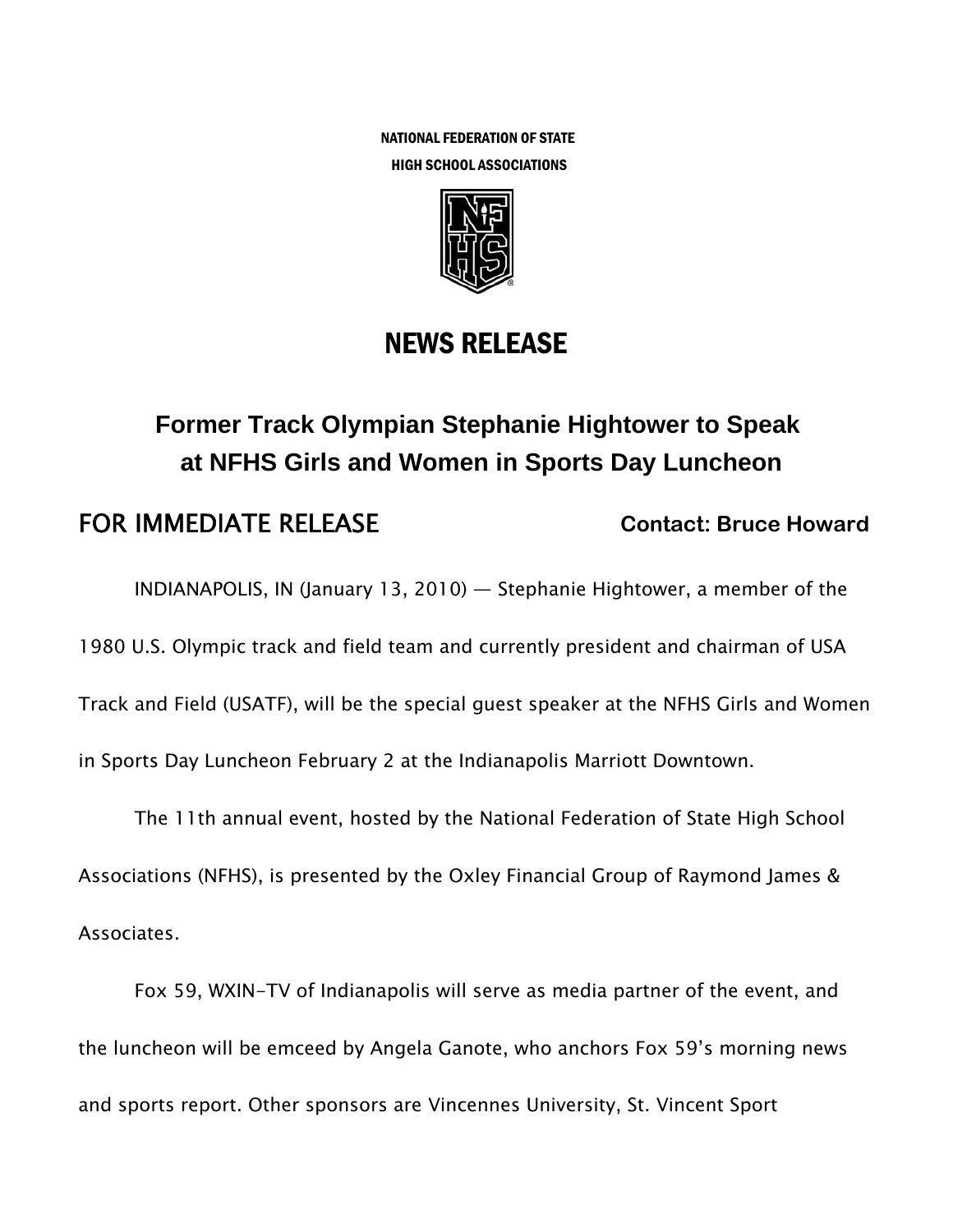Performance, Citizens Energy Group, Sport Graphics, as well as the National Collegiate Athletic Association (NCAA) and the Indiana High School Athletic Association (IHSAA).

NFHS Girls and Women in Sports Day is a part of the nationwide celebration of female sports pioneers and participants. The NFHS, which is the national leadership organization for high school athletic and fine arts activities, has hosted the Indianapolis event since its inception in 2000. Along with the NCAA and the IHSAA, the NFHS will celebrate the achievements of Indiana girls and women in sports and activities through the presentation of seven awards, including the IHSAA Sportsmanship Award and the NCAA Robert F. Kanaby Citizenship Award.

Hightower, a former world-class hurdler and sprinter, was a member of 12 national teams and held American and world records in the 60-yard dash and 100 meter hurdles. She also was a member of the USATF Athletes Advisory Committee.

Since her competitive days, Hightower has served the sport in a variety of positions, including USATF women's track and field chair, as well as team leader, team manager and chef de mission for Team USA at international competitions.

Hightower was elected president of USA Track and Field in December 2008 and was selected by the USATF Board as its chairman. She resides in Columbus, Ohio, where she is vice president for institutional advancement at Columbus College of Art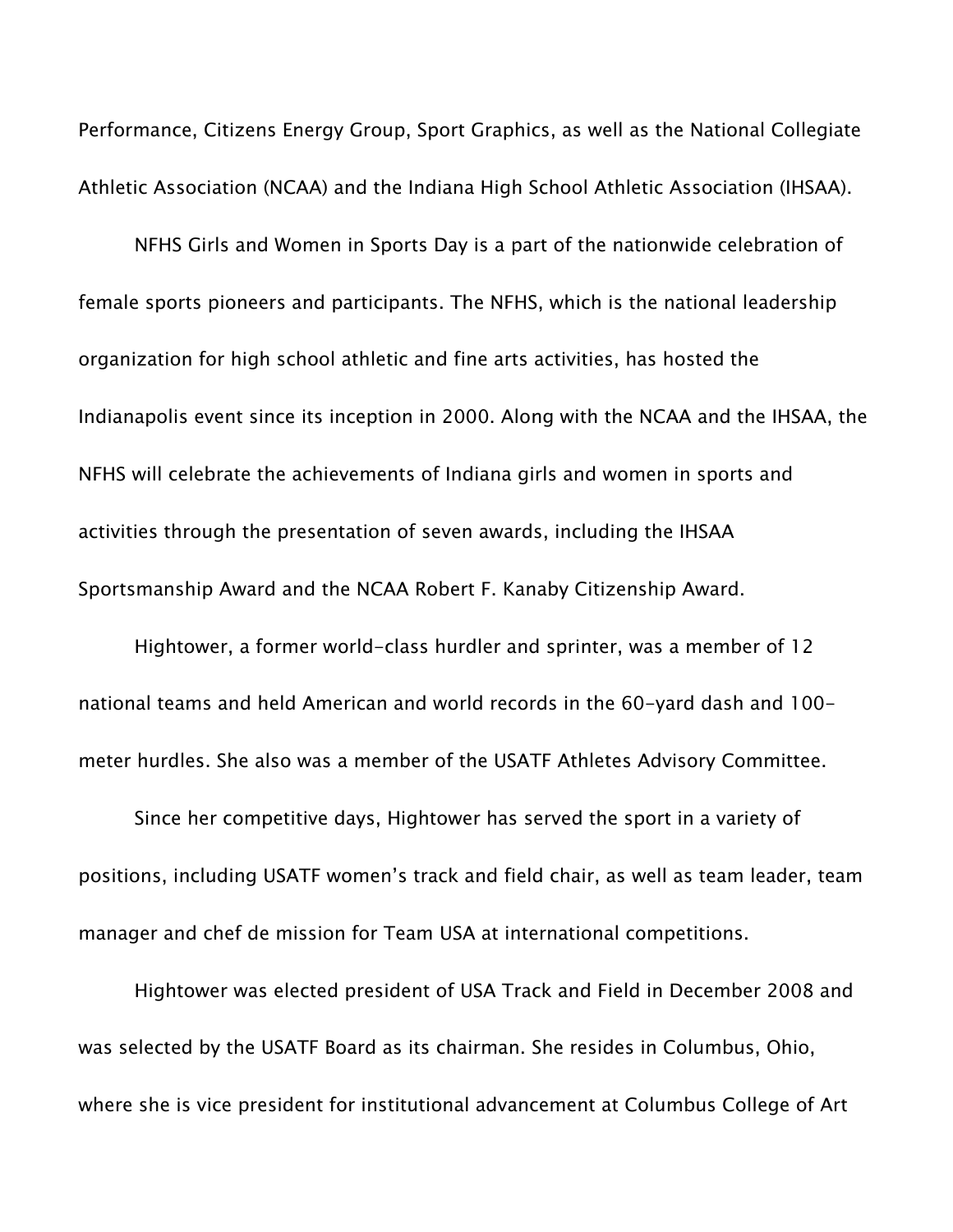and Design. She recently completed a \$12 million comprehensive campaign for scholarships and facilities development.

Hightower is a active civic leader in her hometown of Columbus. For the past five years, she has been president of the Columbus Board of Education, a \$1.3 billion enterprise. She also is an advisory officer for U.S. Bank and is a member of several education and cultural boards.

Following are the five Indiana athletes who will be honored with special awards at the February 2 luncheon:

The NCAA Robert F. Kanaby Citizenship Award, given to the person who best exemplifies the ability to strive for excellence in athletics and academics, will be presented to Hannah Amor from LaVille High School, a consolidated school of Lakeville and LaPaz in northern Indiana. In addition to playing volleyball and basketball and participating in numerous clubs and activities, Amor started a library in the small town of LaPaz in order to develop a summer reading program for elementary school kids. The town of LaPaz agreed to allow Hannah to use the Community Building rent free for Hannah's Tuesday and Thursday Sizzlin' Summer Scholars reading program.

The Leadership Award, presented to an individual who demonstrates the ability to motivate others to accomplish a specific goal or objective, will be given to

MacKenzie Snyder, a three-sport student-athlete at Hamilton Community Schools in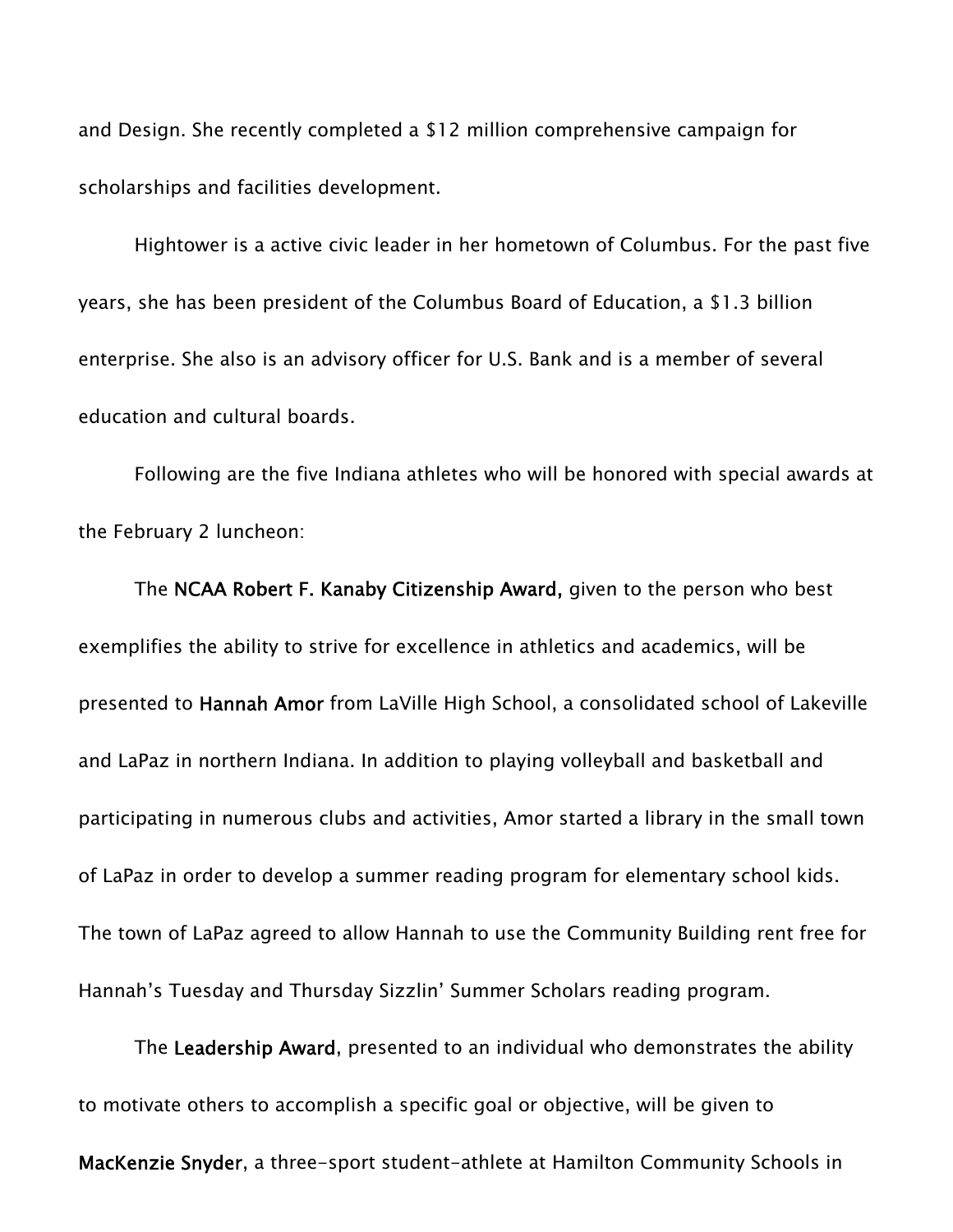Hamilton, Indiana. In addition to being the top runner on the cross country team and participating in basketball and softball for four years, Snyder will be valedictorian of her graduating class. She also is president of the Student Council and student body, is a member of the Spanish Club and is highly involved in 4H.

The Achievement Award, given to a student or team that has overcome personal obstacles to achieve significant success, will be presented to Morgan Merrill, a senior at Center Grove High School in Greenwood, Indiana. Merrill, a member of the stateranked volleyball team at Center Grove, overcame the death of her mother to leukemia to start her senior season, and a dislocated elbow in the middle of the season to return to the team prior to the IHSAA state tournament. Despite these obstacles, Merrill maintained a 3.6 grade-point average.

The Courage Award, presented to an individual who overcomes adversity through persistence and determination, will be given to Sarah Keevil, who earned four letters in soccer at Indianapolis Arsenal Technical High School. After overcoming difficult challenges at home, Keevil played soccer for the first time in 2006 and earned the team's Best Work Ethic Award in 2007, Most Valuable Teammate in 2008 and Best Work Ethic Award in 2009.

The NFHS Positive Attitude Award, presented to an individual who personifies the positive attitude of sport with his or her dedication to the promotion of sport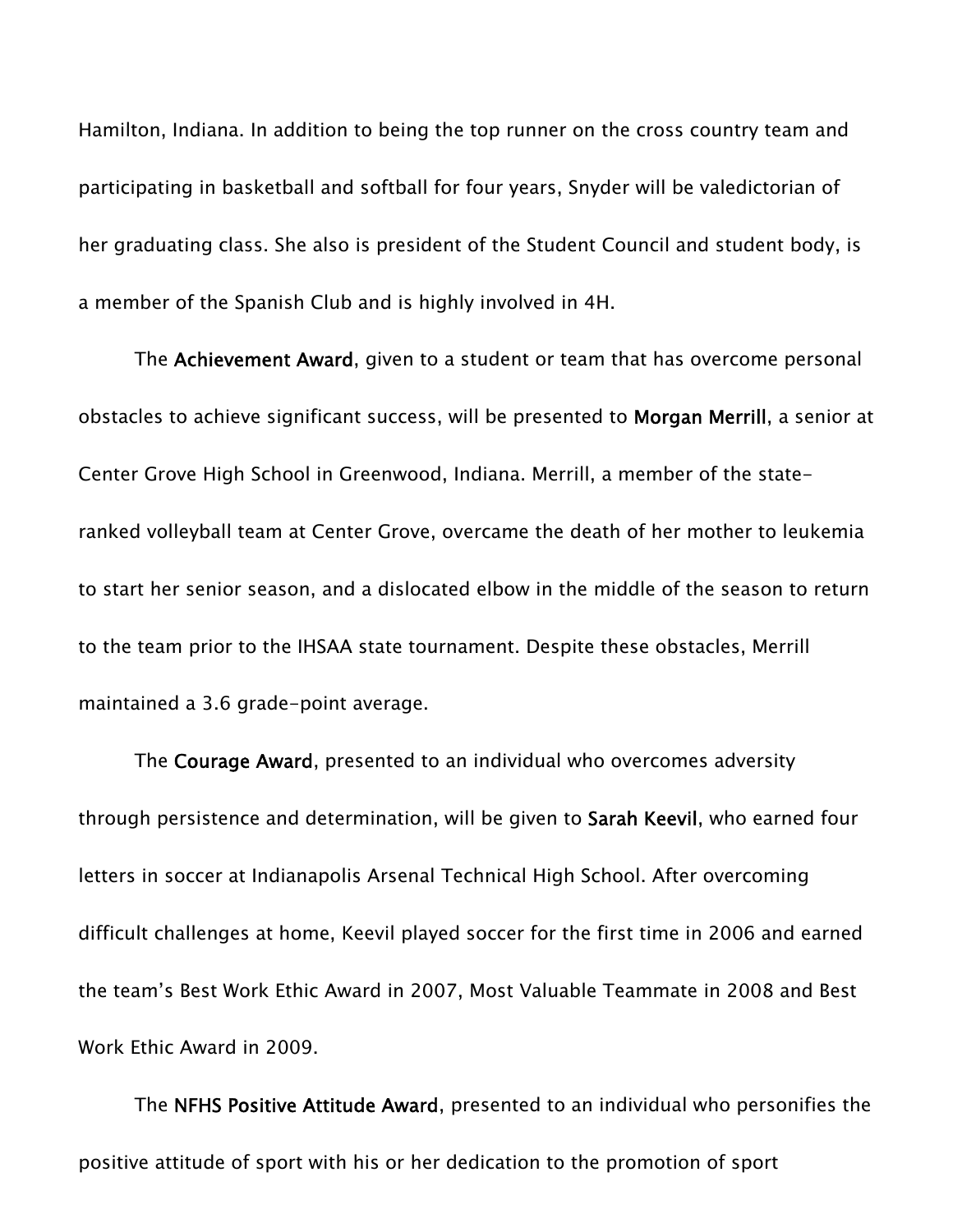participation and by his or her inspirational actions, will be given to Sydney West, a four-year softball player and two-year volleyball player at Ben Davis High School in Indianapolis. She also participates in marching band, concert band, National Honor Society, key club and calculus club, and she is a senior mentor and senior class officer.

One high school coach and one high school athletic director also will be honored with special awards:

The IHSAA Sportsmanship Award, which acknowledges a person who has demonstrated responsible behavior in victory and defeat, will be presented to Sandra Walter. Walter has been athletic director at Lawrence Central High School in Indianapolis since 2002 after serving as assistant athletic director for two years. She directs the Athlete of Character Program at Lawrence Central, and also facilitates the State Leadership Conference. Walter has hosted a number of IHSAA tournaments and serves as treasurer of Conference Indiana. After earning her bachelor's and master's degrees from Ball State University, Walter started her career as a teacher and coach in Rushville, Indiana.

The Outstanding Contribution to Sport Award, presented to an individual (student or administrator) who has made significant contributions that advance, promote, assure and/or improve their sport or activity, will be given to Denise McClanahan, longtime girls basketball coach at Southport High School in Indianapolis